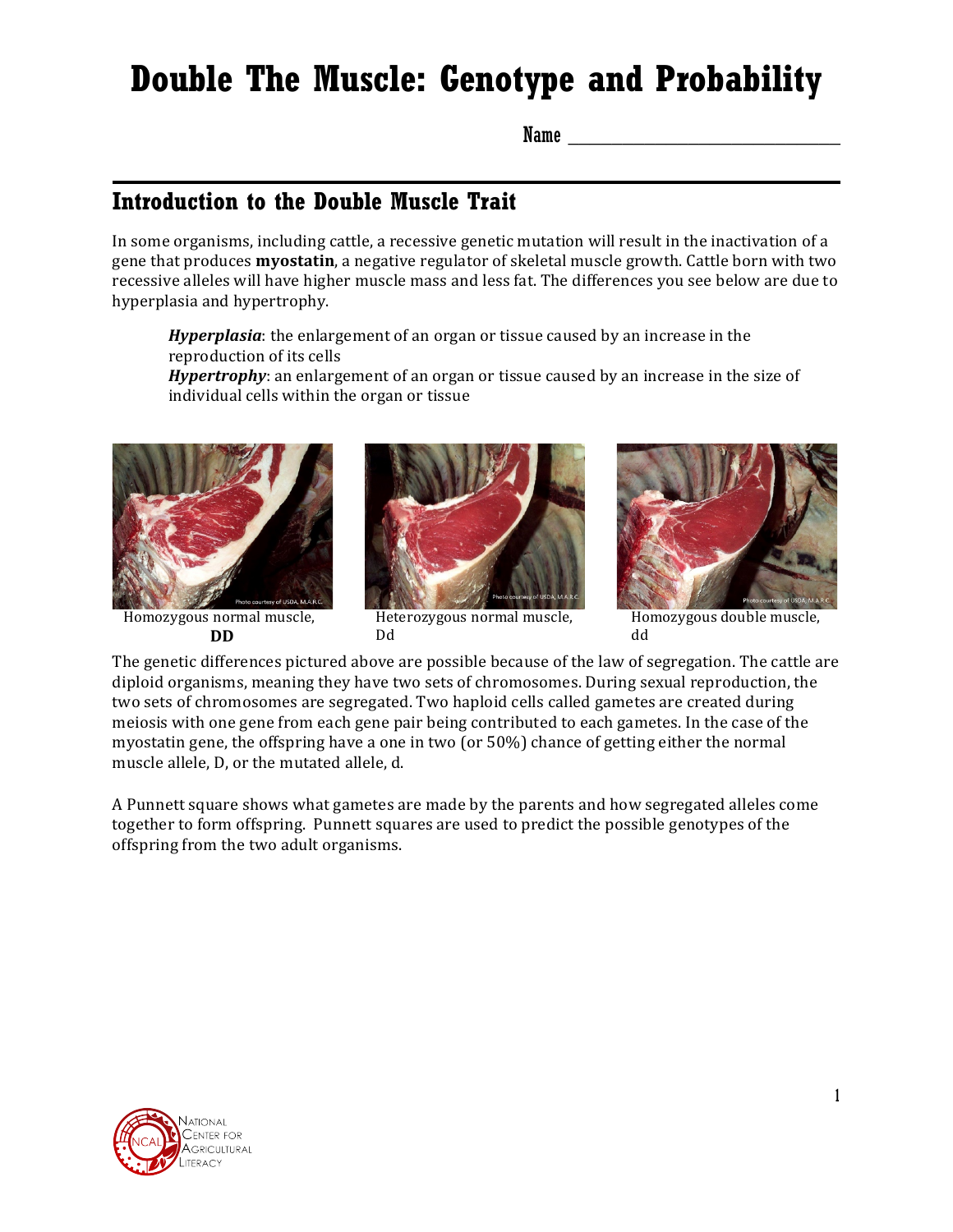## **Activity 1: Calculating the probability of genotypes**

In this activity, we will learn how to make mathematical predictions based on the segregating alleles of cattle heterozygous for the Double Muscle (Dd) gene. See the Punnett square below to visualize the resulting offspring from two heterozygous individuals being bred together.

|                               |           | Coin 1 (male gametes) |           |  |
|-------------------------------|-----------|-----------------------|-----------|--|
|                               |           | Heads (D)             | Tails (d) |  |
| Coin 2<br>(female<br>gametes) | Heads (D) | month, to Ark         |           |  |
|                               | Tails (d) |                       |           |  |

We can think of the two sides of a coin as dominant  $(D)$  and recessive  $(d)$  alleles for the Double Muscle gene pair. The coin always has two sides so it represents how heterozygous cattle have both the D and d alleles in all of their somatic cells. The result of a coin toss, being either heads (D) or tails (d), represents the segregation of alleles during gamete production. When a male or female produces gametes, only one allele of the two alleles the adults have is passed on to the offspring.

- Step 1: Calculate gametes for the bull.
- Step 2: Calculate gametes for the cow.
- Step 3: Compare the bull and cow results.
- Step 4: Predict offspring genotypes from a mating of a heterozygous bull and cow.
- Step 5: Calculate the probability of each offspring type.
- Step 6: Reflect on the coin tossing results and implications.

**Step 1:** For the heterozygous (Dd) male bull, calculate the percentage of D gametes and d gametes created.

1. You will conduct a probability experiment by flipping a coin 10 times. Before flipping the coin, PREDICT the outcome you expect.

$$
\frac{1}{10} \times 100 = \text{Heads (D)}
$$
  $\frac{10}{10}$ 

 $\frac{1}{10}$  × 100 = Tails (d) \_\_\_\_\_\_%

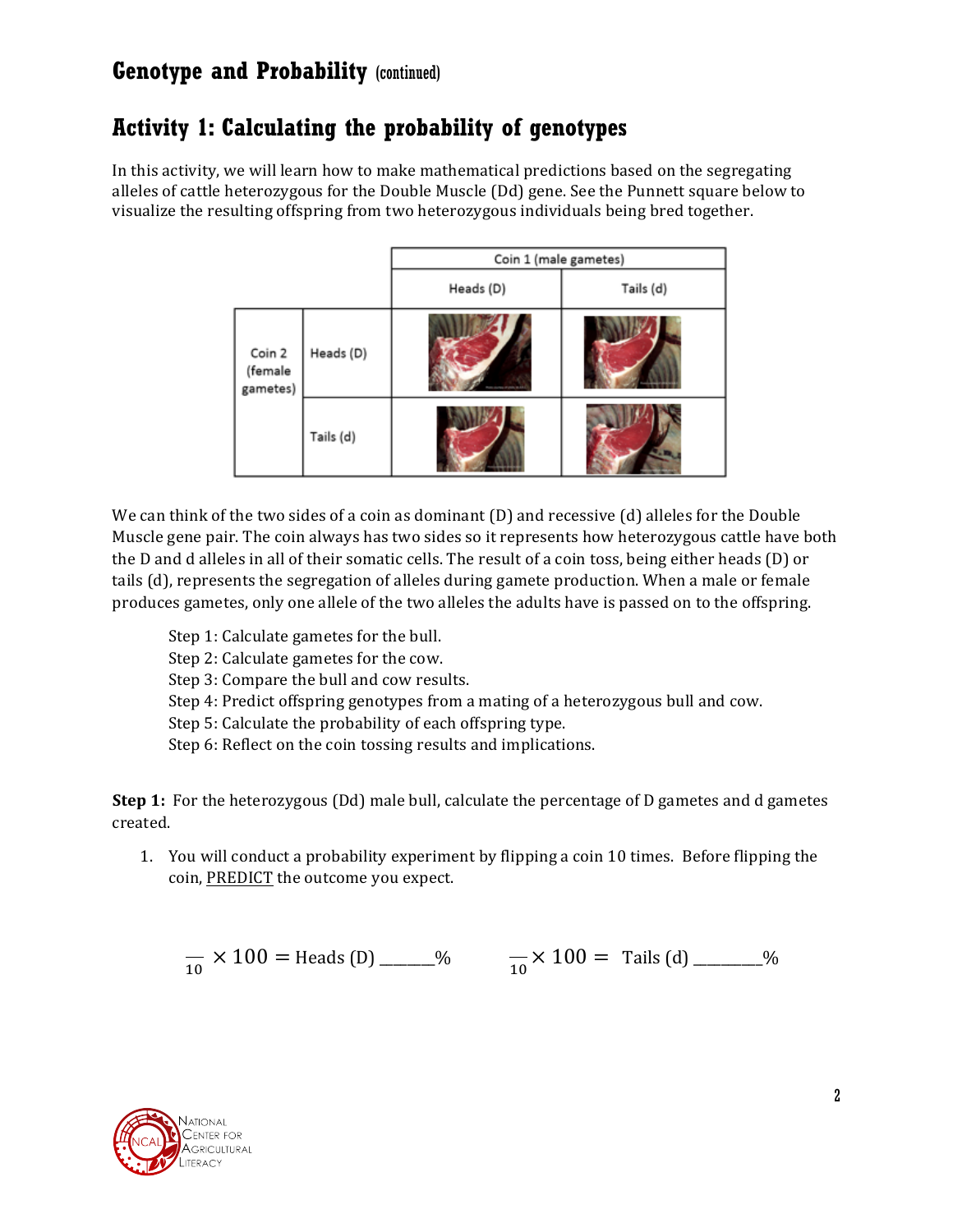2. Flip the coin 10 times and record your data in the space below.

| <b>Your Data</b> |              |  |  |
|------------------|--------------|--|--|
| <b>Heads</b>     | <b>Tails</b> |  |  |
|                  |              |  |  |
|                  |              |  |  |
|                  |              |  |  |
|                  |              |  |  |

3. Add your data to the board at the front of the classroom. Then fill in the table below with the classroom data.

| <b>Whole Class Data</b> |              |  |  |  |
|-------------------------|--------------|--|--|--|
| <b>Heads</b>            | <b>Tails</b> |  |  |  |
|                         |              |  |  |  |
|                         |              |  |  |  |
|                         |              |  |  |  |
|                         |              |  |  |  |

- 4. Calculate the percent **heads** your class flipped.
- 5. Calculate the percent **tails** your class flipped.
- 6. Based on the experimental data (the data from the board), about how often does a bull with genotype Dd create gametes with the D allele?
- 7. About how often does the Dd bull create gametes with the d allele?

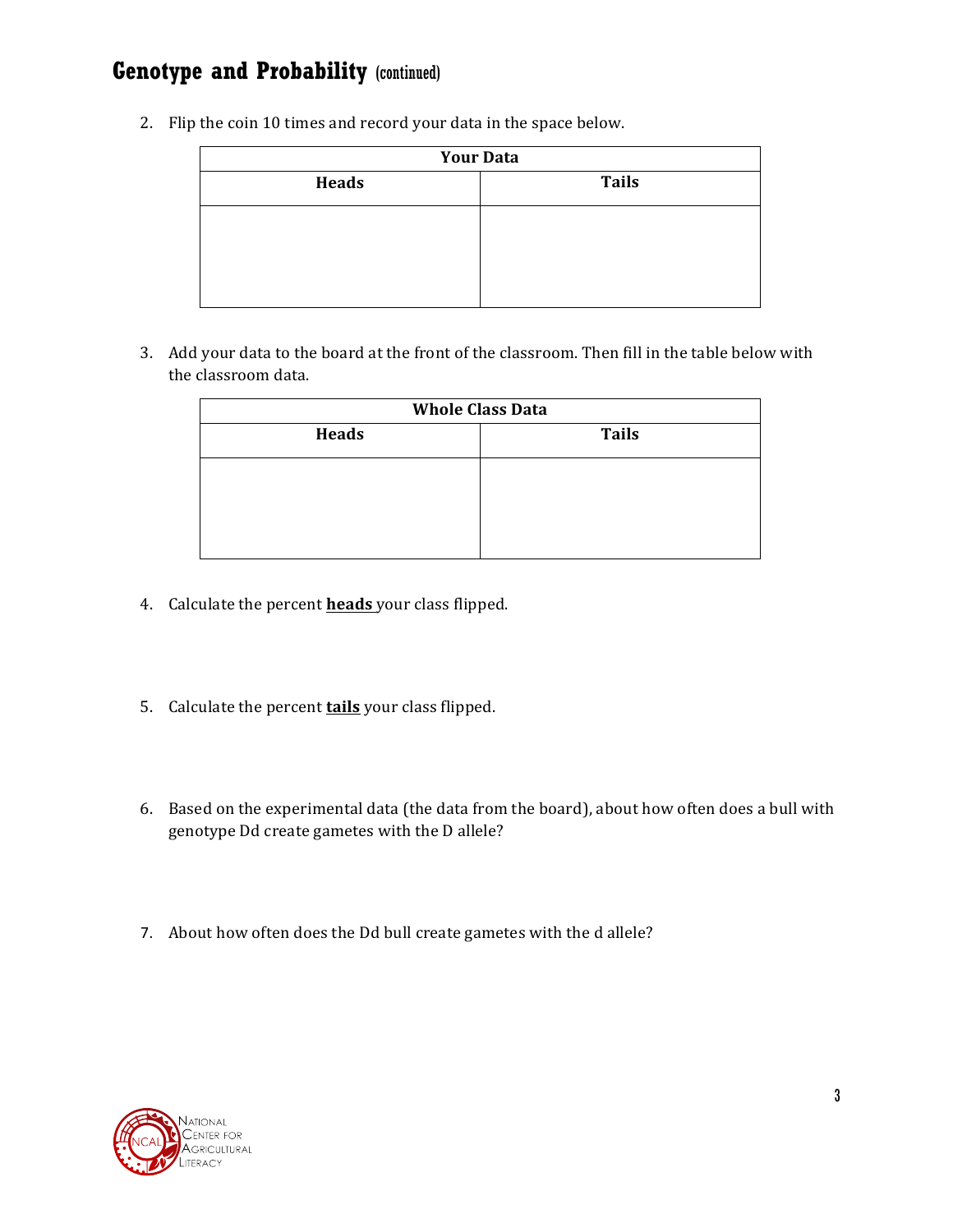**Step 2:** For the heterozygous (Dd) female cow, calculate the percentage of D gametes and d gametes created.

*Critical thinking:* You are about to complete the same procedures for the female Dd cow, as you did with the Dd bull. Will your results be the same or similar for the female Dd cow? Why or why not?

1. Before flipping the coin, what percent of coin tosses do you expect to be heads (the dominant trait, D) or tails (the recessive trait, d)?

$$
\frac{1}{10} \times 100 = \text{Heads (D)}
$$
  $\frac{1}{10} \times 100 = \text{Tails (d)}$ 

2. Flip the coin 10 times and record your data in the space below.

| <b>Your Data</b> |              |  |  |
|------------------|--------------|--|--|
| <b>Heads</b>     | <b>Tails</b> |  |  |
|                  |              |  |  |
|                  |              |  |  |
|                  |              |  |  |
|                  |              |  |  |

3. Add your data to the board at the front of the classroom. Then fill in the table below with the classroom data.

| <b>Whole Class Data</b> |              |  |  |
|-------------------------|--------------|--|--|
| <b>Heads</b>            | <b>Tails</b> |  |  |
|                         |              |  |  |
|                         |              |  |  |
|                         |              |  |  |

- 4. Calculate the percent **heads** your class flipped:
- 5. Calculate the percent **tails** your class flipped:
- 6. Based on the experimental data (the data from the board), about how often does a bull with genotype Dd create gametes with the D allele?
- 7. About how often does the Dd bull create gametes with the d allele?

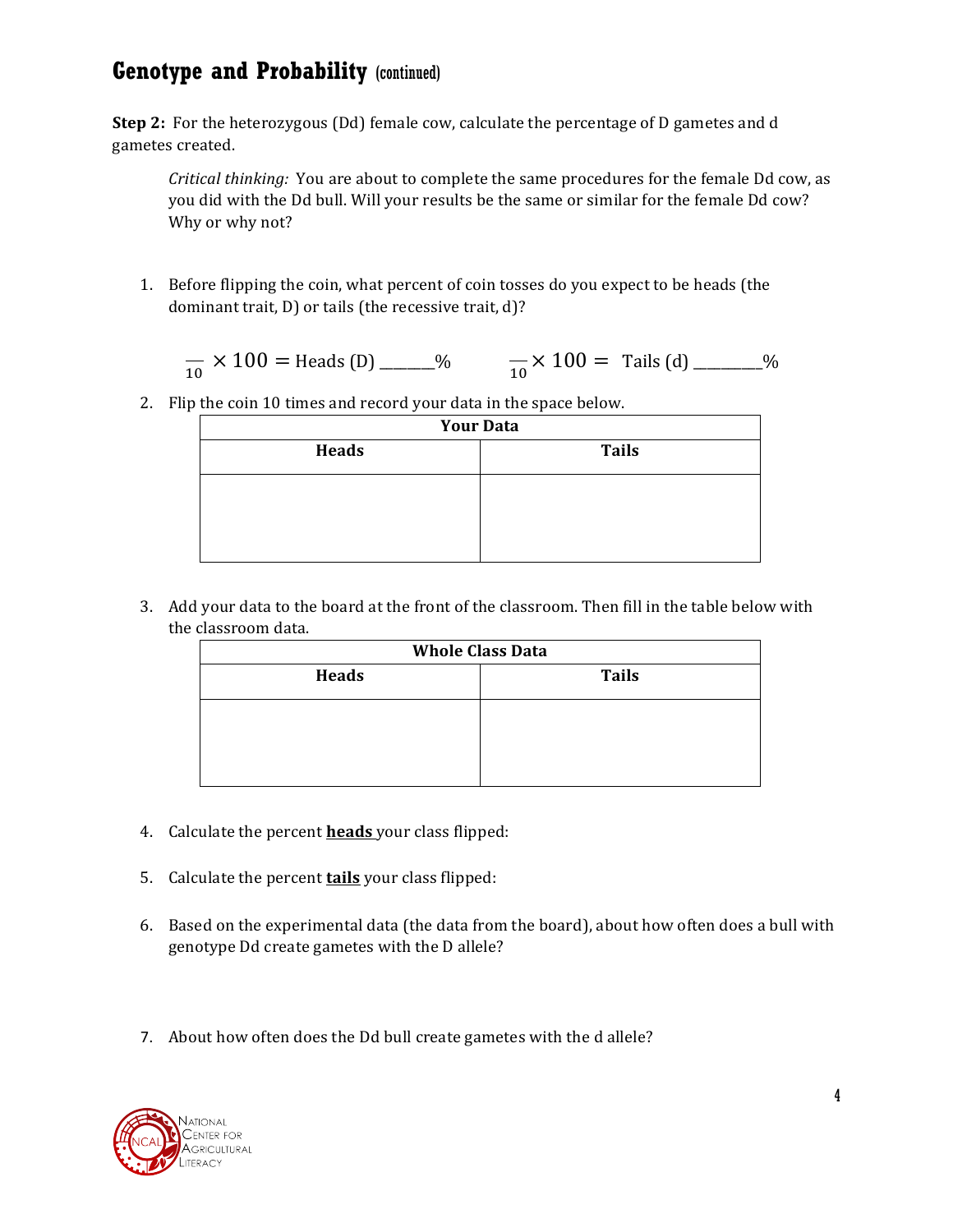**Step 3:** Compare the results of step 1 and 2.

1. Look at your answer to question 6 in step 1 and step 2. Did you have similar answers to both of those questions? Why or why not? Hint: Think about segregation of alleles and the genotype of the male and the female.

**Step 4:** Predict offspring types from a mating between the heterozygous bull and cow.

 \_\_\_\_\_\_\_\_\_\_\_\_ \_\_\_\_\_\_\_\_\_\_\_\_ \_\_\_\_\_\_\_\_\_\_\_\_\_ \_\_\_\_\_\_\_\_\_\_\_\_\_\_

For this portion of the activity, you will work in pairs to learn how the segregation of alleles in the bull and the cow impact the type of offspring the two animals are expected to produce.

- 1. What are the four possible allele combination that can result from crossing a heterozygous bull and cow?
- 2. These 4 combinations represent what? \*Hint: read the background information at the beginning of this worksheet.

**Step 5:** Calculate the probability of each offspring type.

- 1. Each student should have their own coin to flip. Designate one person to flip coin 1 to represent the segregation of alleles in the male bull and the other person to flip coin 2 to represent the segregation of alleles in the female cow. It may be helpful to have two different types of coins to keep track of the alleles coming from the male and from the female.
- 2. Now, you and your partner will flip a coin at the same time. You will make a tally in the square below that represents the outcome of each round of coin tossing in the Punnett square below. You may do as many rounds of coin tossing as you think you should in order to obtain a result that you are confident represents the expected outcome.

|                     |             | Coin 1 (male gametes)                        |                                              |  |
|---------------------|-------------|----------------------------------------------|----------------------------------------------|--|
|                     |             | Heads $(D)$                                  | Tails (d)                                    |  |
| Coin 2              | Heads $(D)$ | <b>Both coins were heads</b><br>$(DD)$ .     | Head (D) from female,<br>tail (d) from male. |  |
| (female<br>gametes) | Tails (d)   | Tail (d) from female,<br>head (D) from male. | <b>Both coins were tails</b><br>(dd).        |  |

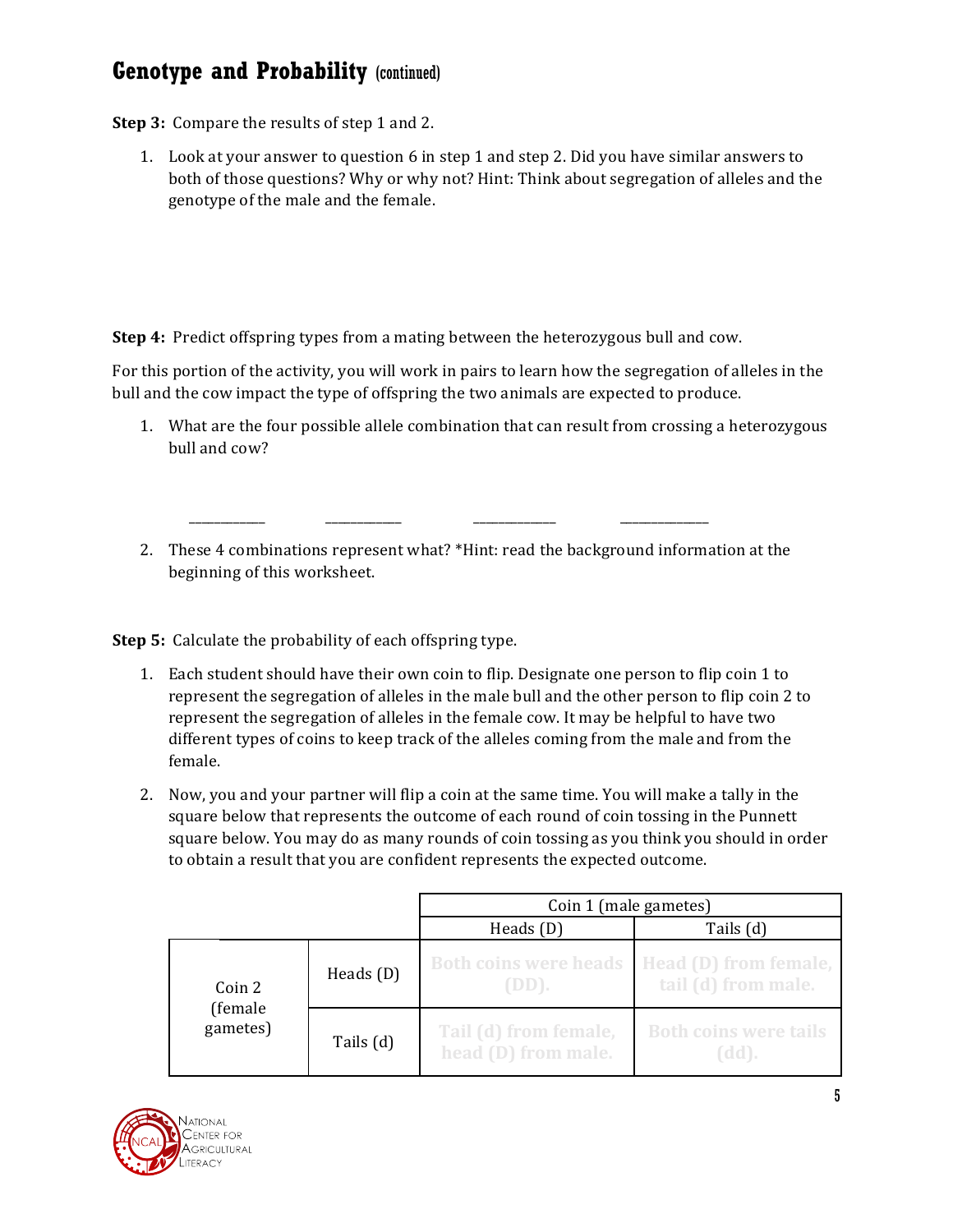3. Add your data to the board at the front of the room. Once everyone has completed their coin tosses, combine the class data and write it in the chart below.

|                |             | <b>Whole Class Data</b>                      |                                              |  |
|----------------|-------------|----------------------------------------------|----------------------------------------------|--|
|                |             | Male gametes                                 |                                              |  |
|                |             | Heads $(D)$<br>Tails (d)                     |                                              |  |
|                | Heads $(D)$ | <b>Both coins were heads</b><br>$(DD)$ .     | Head (D) from female,<br>tail (d) from male. |  |
| Female gametes | Tails (d)   | Tail (d) from female,<br>head (D) from male. | <b>Both coins were tails</b><br>(dd).        |  |

- 4. Calculate the total number of tosses by all groups (add up the numbers in the four squares for the **classroom data)**, write your result here. \_\_\_\_\_\_\_\_\_\_\_\_\_
- 5. Calculate the percent of coin tosses that were DD, dD, Dd, and dd. Divide each of the numbers you filled into the chart for question 3 of this step and divide it by the number you calculated in question 4 of this step.

|                |             | Male gametes                                                               |                                                              |
|----------------|-------------|----------------------------------------------------------------------------|--------------------------------------------------------------|
|                |             | Heads $(D)$                                                                | Tails (d)                                                    |
|                | Heads $(D)$ | # of DD tosses<br>$\frac{1}{\text{total} + \text{of tosses}} x 100$        | # of Dd tosses<br>$\frac{1}{\text{total # of tosses}} x 100$ |
| Female gametes | Tails (d)   | $\frac{\# of \; dD \; tosses}{\text{total} \; # \; of \; tosses} x \; 100$ | $\frac{\# of dd tosses}{total \# of tosses} x 100$           |

6. Which of the fractions below is closest to your class's results for DD?

|    |                                                                            | $\frac{1}{4}$ | $\frac{1}{2}$ | $\frac{3}{4}$ |  |
|----|----------------------------------------------------------------------------|---------------|---------------|---------------|--|
|    | 7. Which of the fractions below is closest to your class's results for dD? |               |               |               |  |
|    |                                                                            | $\frac{1}{4}$ | $\frac{1}{2}$ | $\frac{3}{4}$ |  |
| 8. | Which of the fractions below is closest to your class's results for Dd?    |               |               |               |  |
|    |                                                                            | 1/4           | $\frac{1}{2}$ | $\frac{3}{4}$ |  |
| 9. | Which of the fractions below is closest to your class's results for dd?    |               |               |               |  |
|    |                                                                            |               |               |               |  |